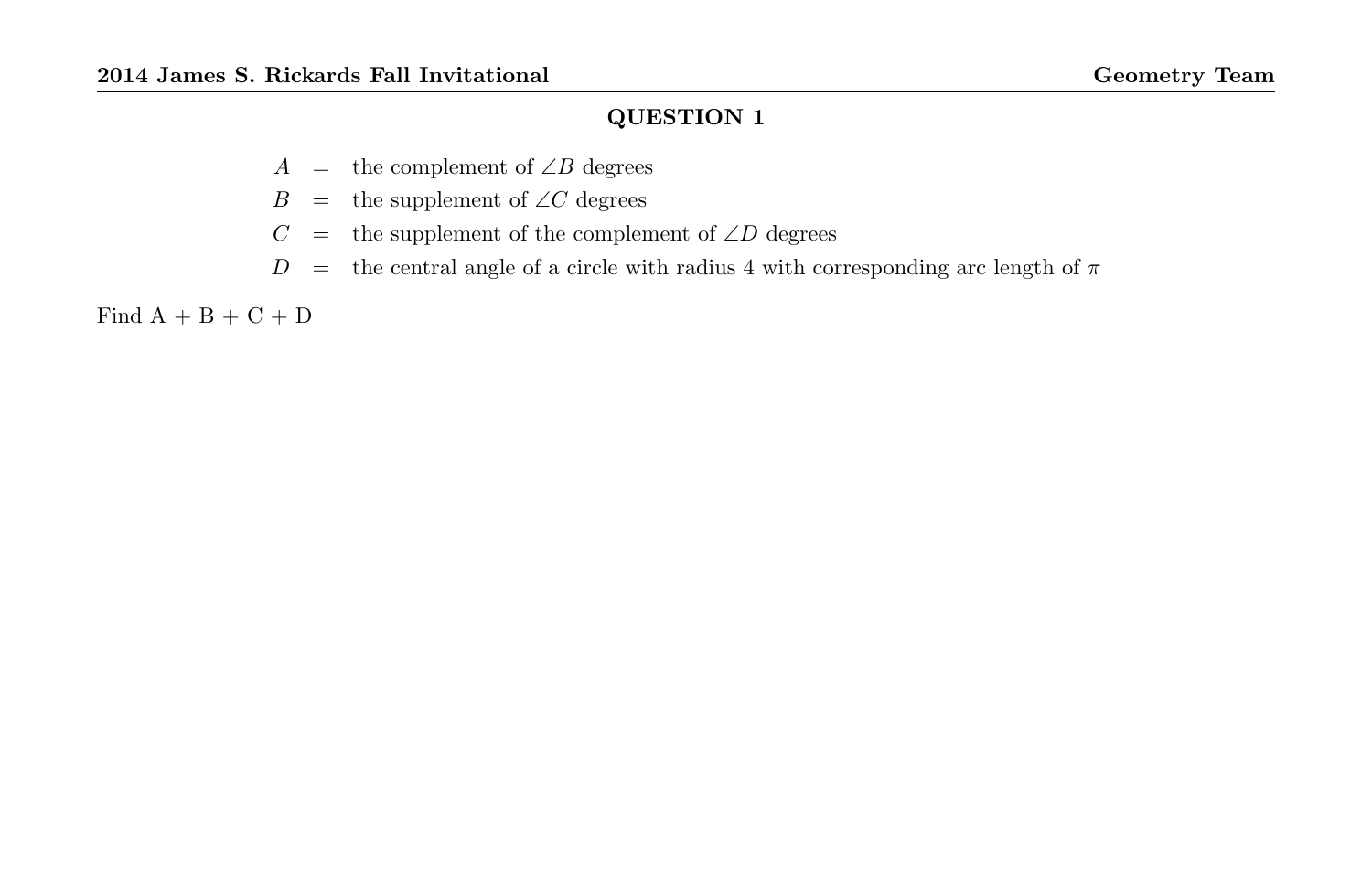- $A =$  the number of diagonals of an icosagon (20 sided polygon)
- $B =$  the area of an isosceles trapezoid with base lengths 4 and 28 and a height of 5
- $C =$  the height of a rectangular prism with a length of 20, a width of 9, and a space diagonal of 25
- $D\quad =\quad$  the volume of a hemisphere with radius  $6$

Find 
$$
A + B + \frac{D}{C}
$$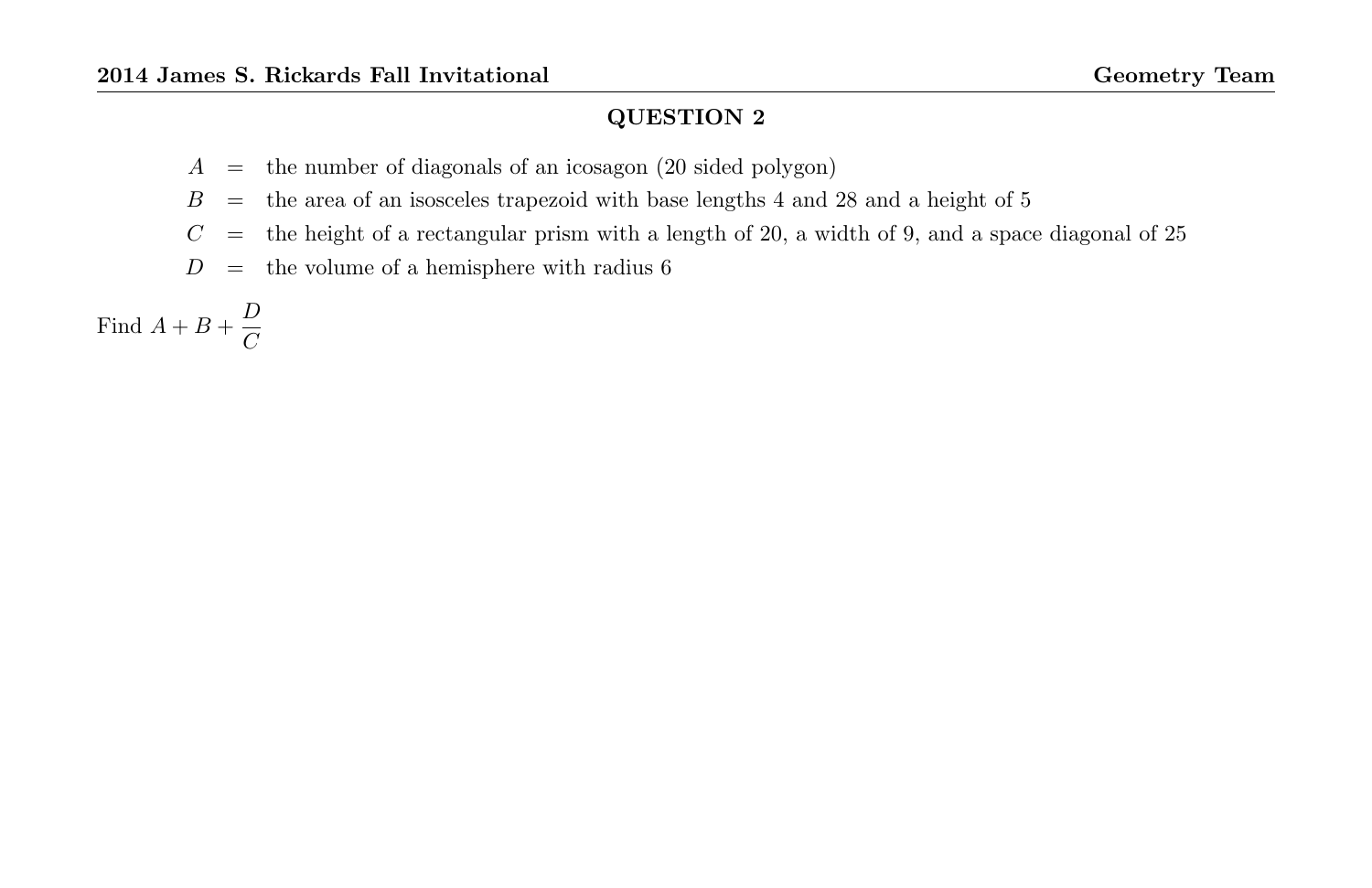Puneet lives in a box with dimensions  $20ft \times 15ft \times 10ft$ . There is a door with dimensions  $7ft \times 4ft$ . Each can of paint can cover 100  $ft^2$ .

- $A =$  the number of paint cans needed to paint the door
- $B =$  the number of paint cans needed to paint Puneet's house given that he paints the entire surface area of the house
- $C =$  the length of the longest sandwich Puneet can fit into his box
- $D =$  the ratio of the volume of the box to the surface area of the box

Find  $AC + BD$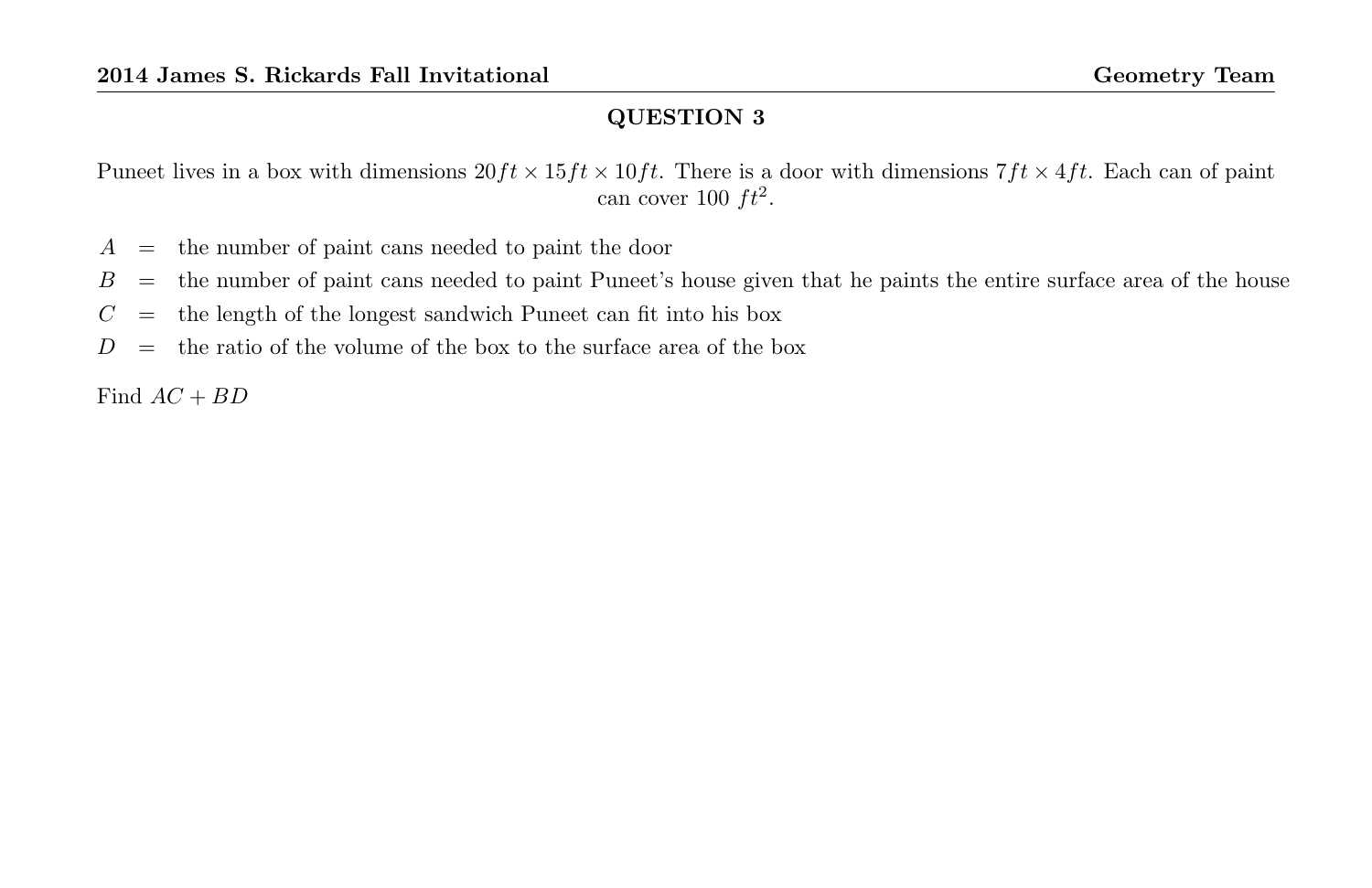A semicircle is inscribed in an equilateral triangle so that the diameter rests on one side of the triangle and is tangent to the other two sides. Let A be the radius of the semicircle when the side lengths of the triangle equals 24.

Two poles of height 6 ft. and 8 ft. are located 12 ft. away from each other. Jenny attaches two cables that connect the top of one pole to the bottom of the other. Let B be the height of the intersection of the two cables from the ground.

Jenny likes pie and  $\pi$ . She buys herself a two-dimensional pie with radius 14 in. Let C be the area of her pie in in<sup>2</sup>.

Find  $A + B + C$ .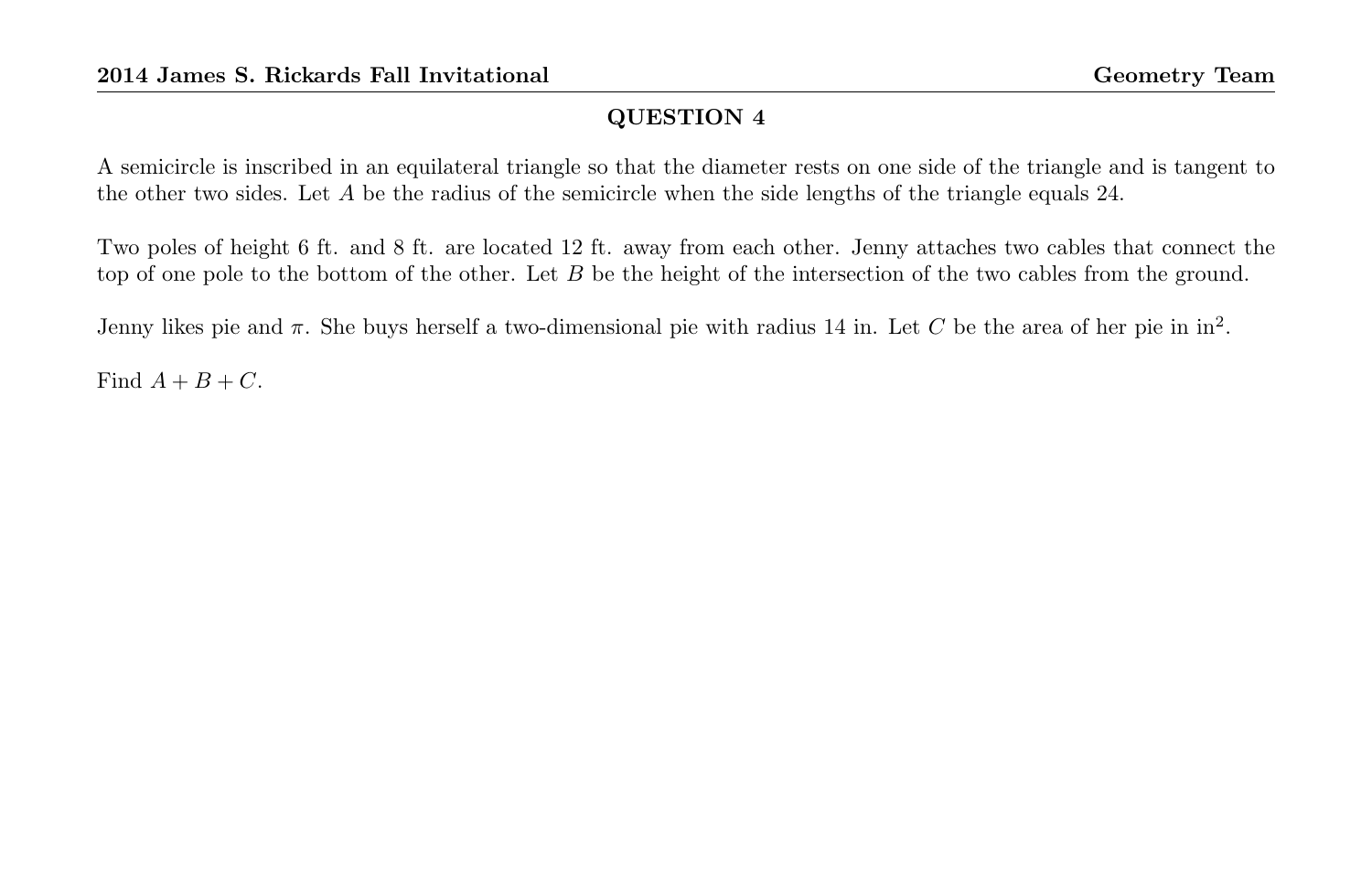- $A =$  the length of the inradius of a triangle with side lengths 7, 8, and 9
- $B =$  the length of circumradius of a triangle with side lengths 10, 10, and 14
- $C =$  the area of a triangle with side lengths 14, 60, and 66
- $D =$  the area of a triangle with side lengths 12 and 15 and included angle of 60 $\degree$

Hint: Area = 
$$
\frac{1}{2}ab\sin C
$$
 where C is the angle between a and b

Find A √  $5 + B$ √  $\overline{51} - \frac{C}{6}$  $\frac{y}{2} + \frac{D}{\sqrt{3}}$ 3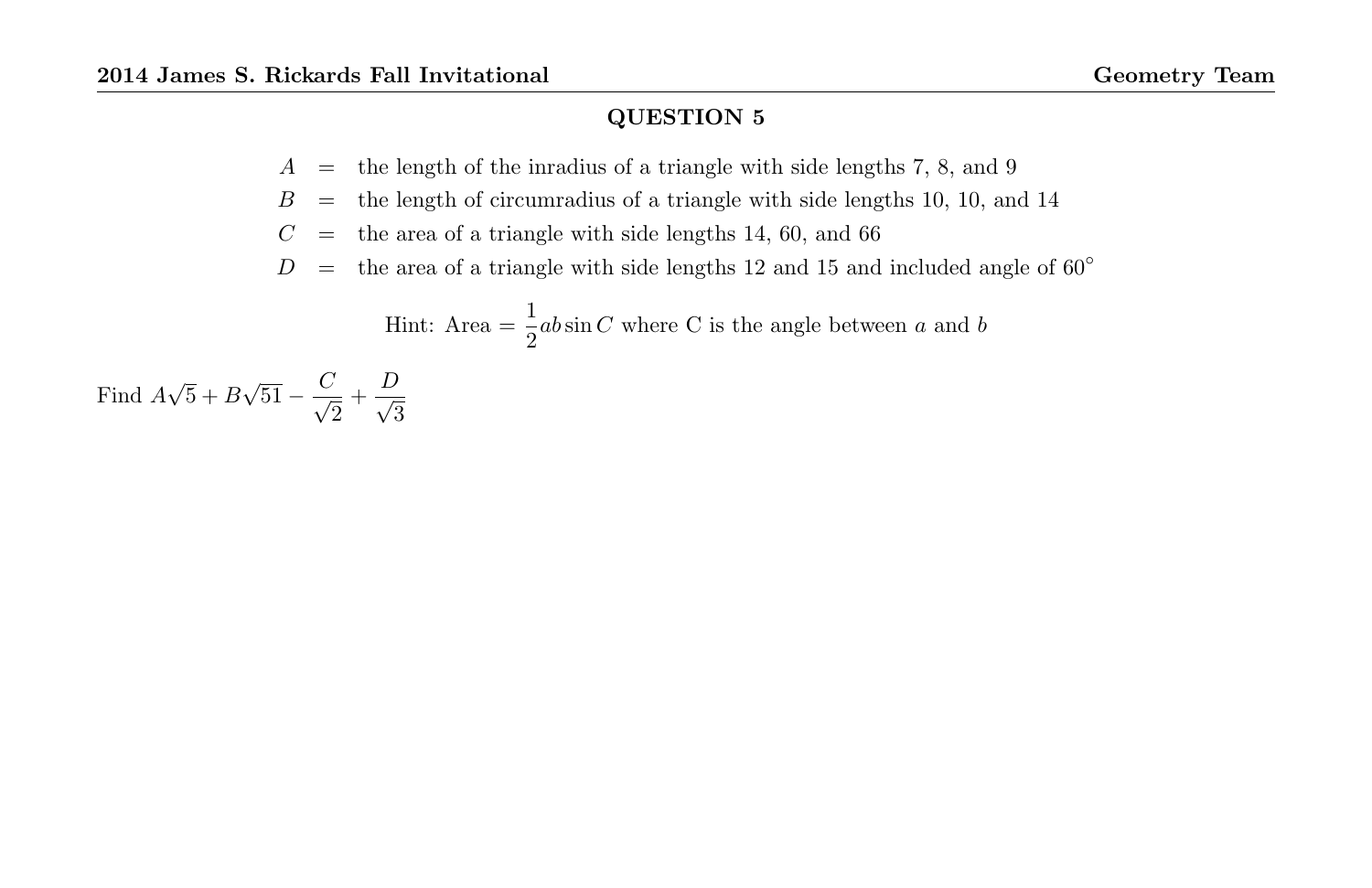- A = the sum of the coordinates of the centroid of a triangle with vertices  $(5,7)$ ,  $(-1,5)$ , and  $(8,0)$
- $B =$  the slope of the median from vertex B of a triangle with vertices  $A(31, 7)$ ,  $B(19, 21)$ ,  $C(25, 12)$
- C = the measure of ∠D in degrees in  $\triangle DOG$  if the opposite side length is  $4\sqrt{2}$ , ∠G equals 45° and DO equals 8

Find A+B+C.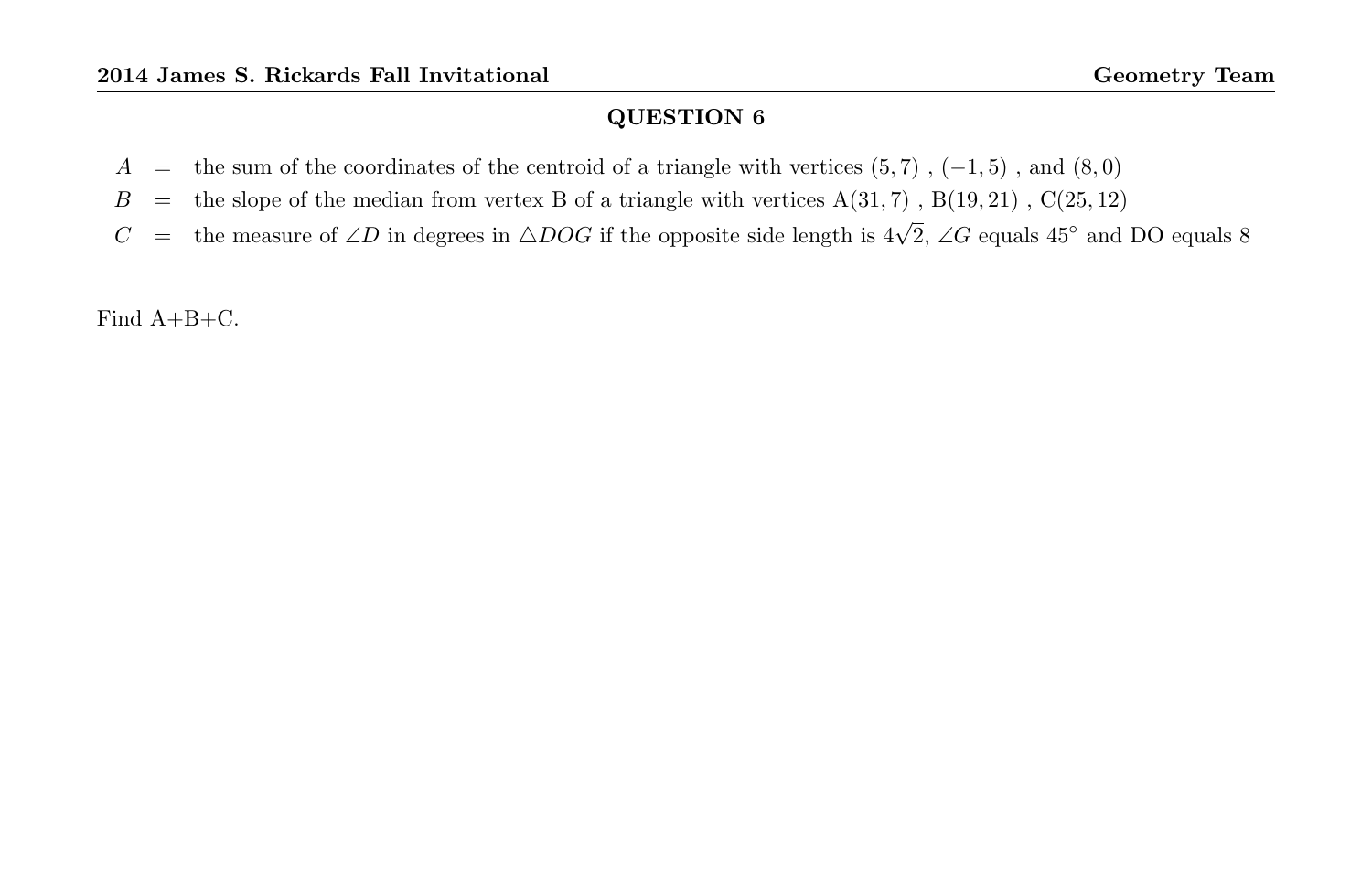(Figure not drawn to scale. A quadrilateral is drawn over two parallel lines.)



What is the sum of ∠B and ∠F if ∠A = 42°, ∠C = 79°, ∠E = 135°, and ∠D = 51°?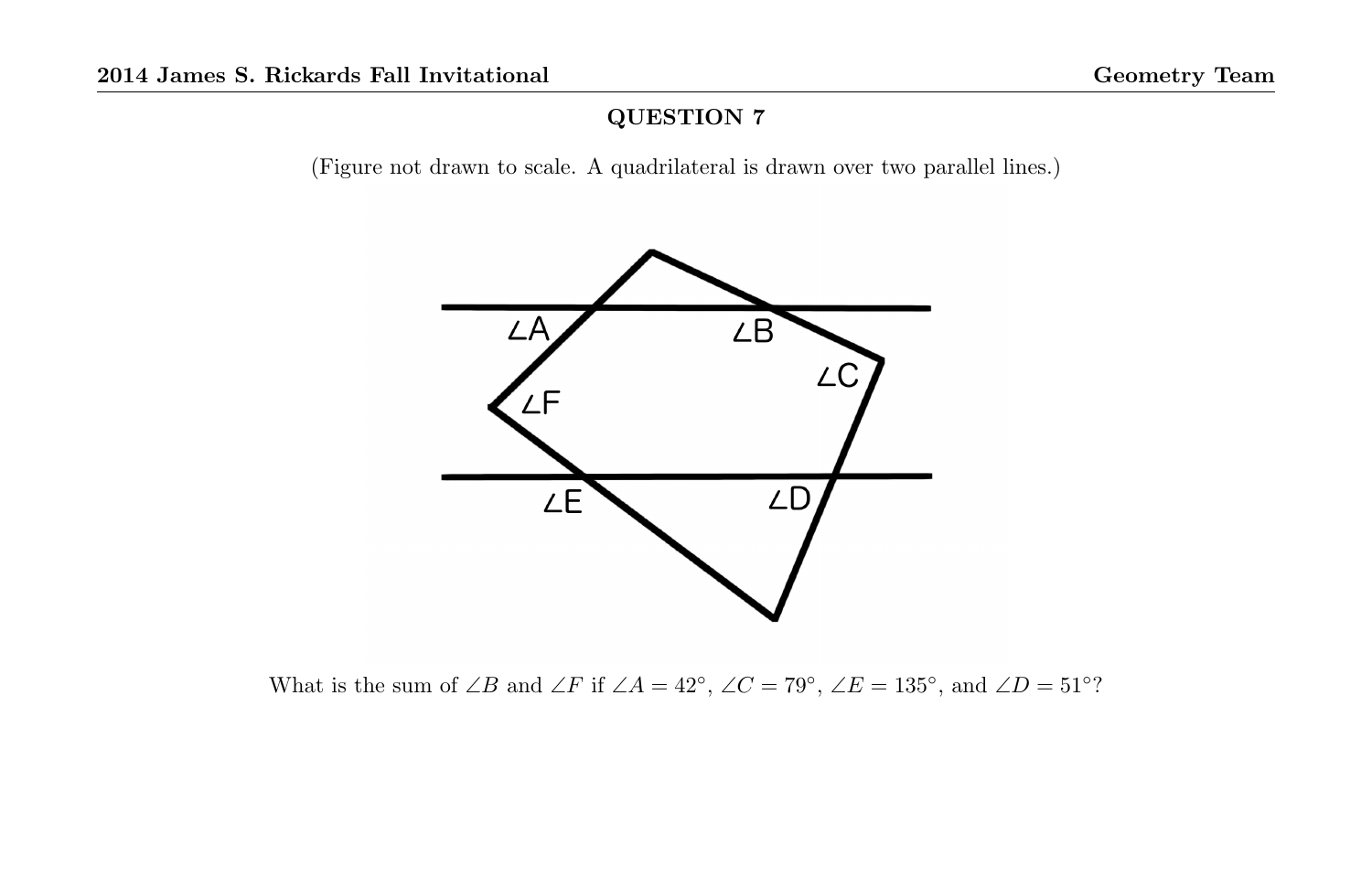Two spheres are inscribed in a rectangular box so that each sphere is tangent to five sides of the box and the other sphere. If the radius of each of the spheres is 4 in, then the volume of the box is A  $in<sup>3</sup>$ .

If a frustum of the cone has radii 6 in and 8 in and a height of 4 in, then the lateral surface area is  $B\pi$  in<sup>2</sup>.

An ant is sitting on the center of the top face of a right, cylindrical can of soup with radius 4 in and height  $6\pi$  in. The ant wants to get down to the ground so it takes the shortest path to the edge of the face and climbs down the side of the can. The ant spirals down the can, rotating around once and arriving at the point directly underneath his position on the top edge. The length of the path the ant took from his original position to the ground is C in.

Find A+B+C.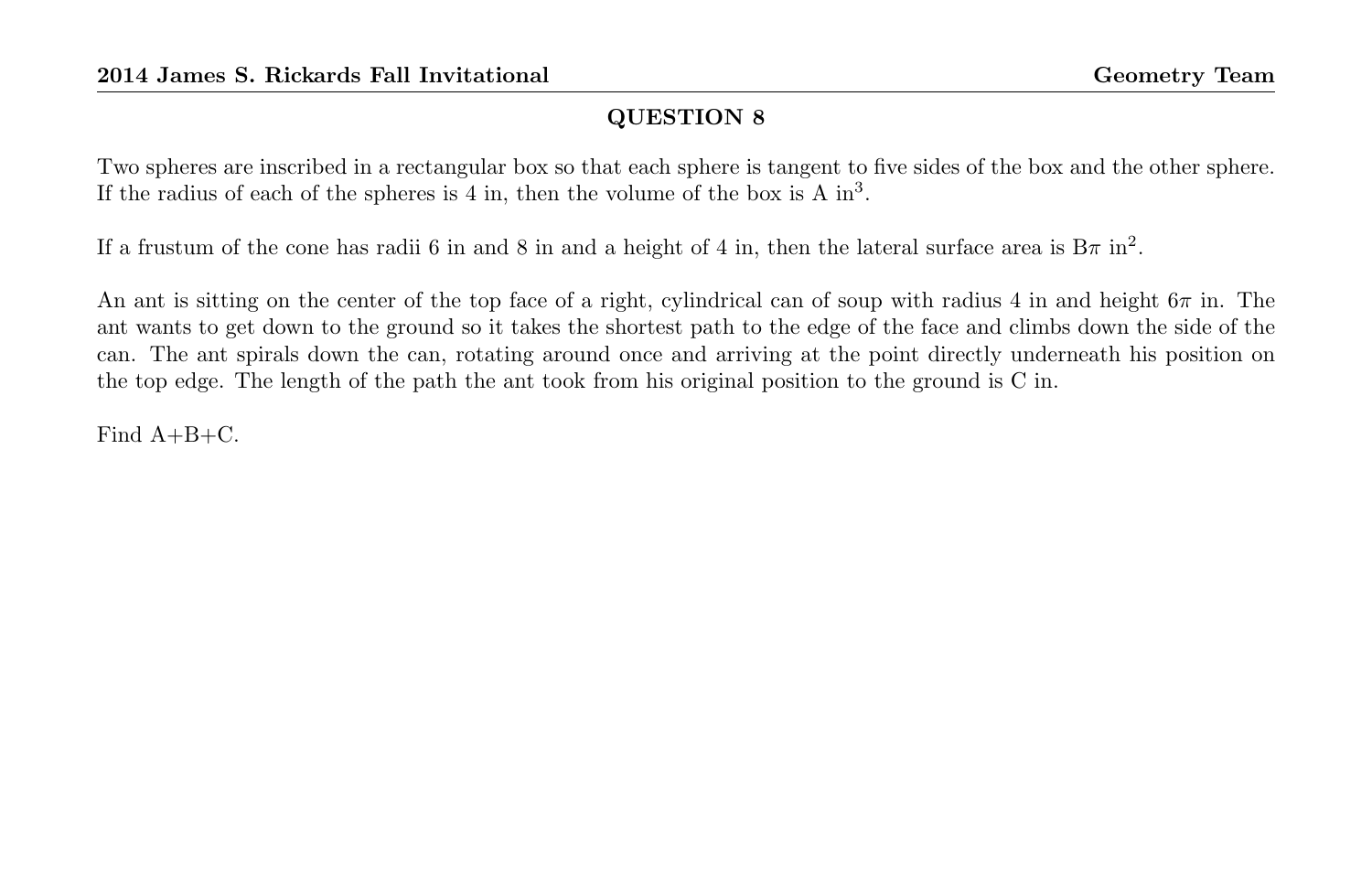Add the values in the parentheses to x if they are true. Subtract them from x if they are false. Begin with  $x = 0$ .

(5) The incenter of a triangle is the center of its inscribed circle

(-3) The circumcenter of a triangle is equidistant from the sides of the triangle

(-2) The orthocenter is the intersection of the altitudes of a triangle

(7) The centroid is the intersection of the medians of a triangle

(10) Euler's line is made up of the orthocenter, circumcenter, and the incenter

After performing these operations, what is  $x$ ?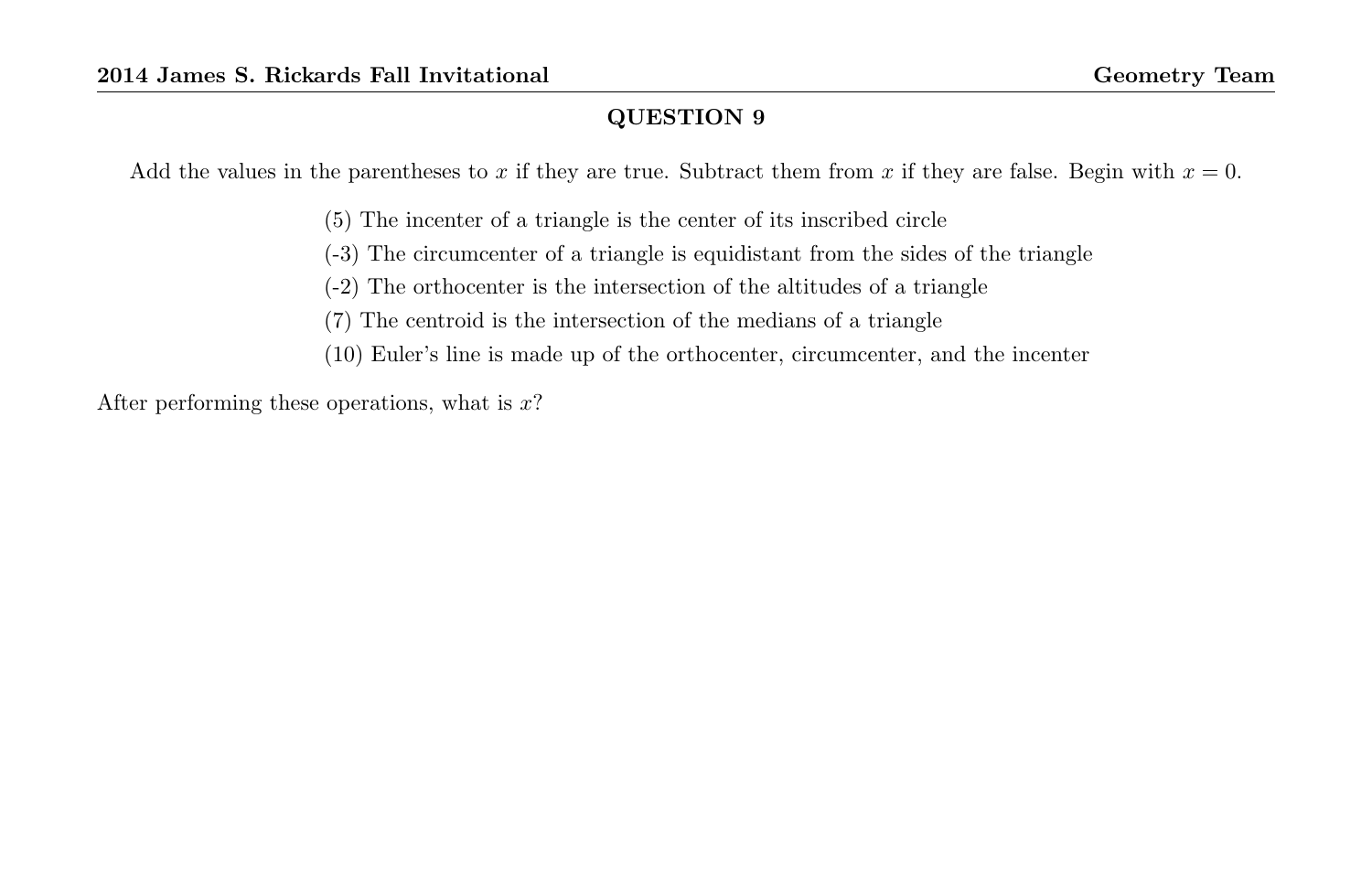A cylinder with radius 3 and height  $\frac{9}{4}$  is inscribed in a cone with radius 8.

- $A =$  the volume of cylinder
- $B =$  the height of the cone
- $C =$  the volume of the cone

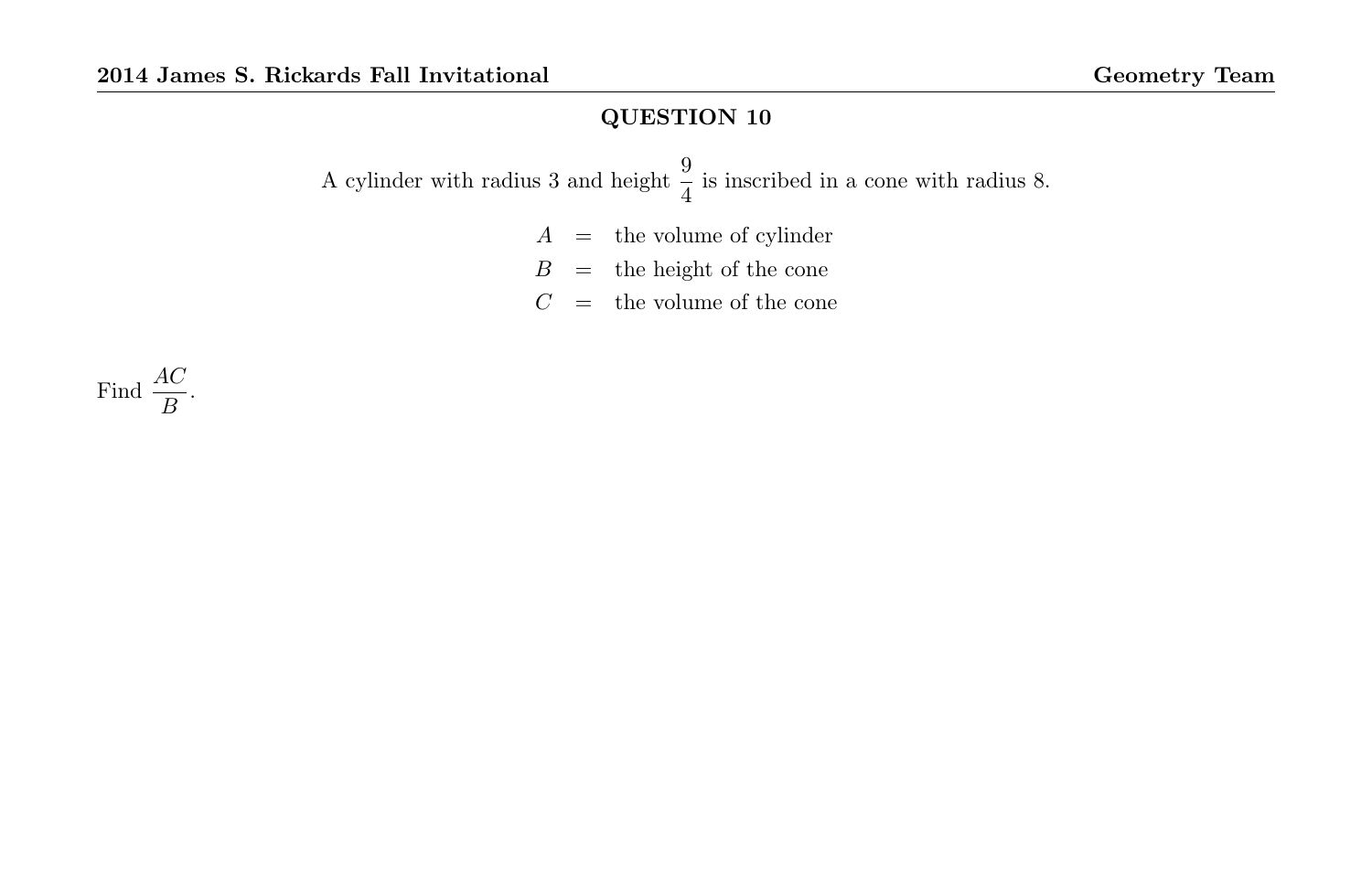Siddarth is obsessed with the song Bang by Griana Arande. Jeewoo, unfortunately, has bad music taste and likes All the Single Men by Jeyonce. The song Bang by Griana Arande is 3 minutes long. All the Single Men by Jeyonce is also 3 minutes long. If Siddarth starts to listen to the song randomly at a time between 12:00 pm and 12:30 pm and if Jenny listens to All the Single Men by Jeyonce randomly between 12:00 and 12:30 p.m., what is the probability that their songs are both playing at a given time between 12:00 to 12:30 p.m.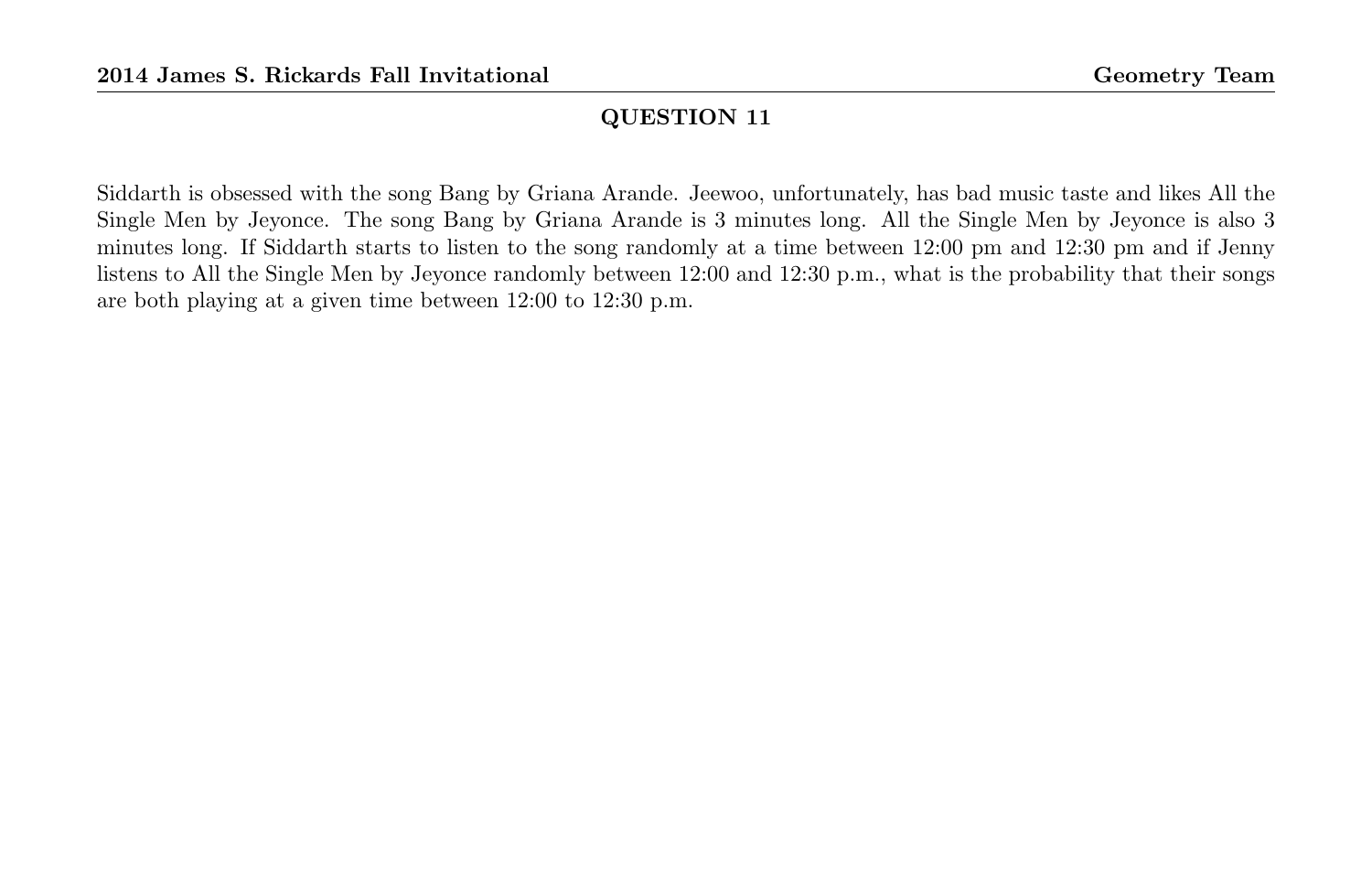- $A =$  the number of sides of an undecagon
- $B =$  the number of faces of a hexahedron
- $C =$  the number of vertices of a figure with 12 edges and 8 faces
- $D =$  the number of space diagonals in a dodecahedron

Find  $(A+D) - (B+C)$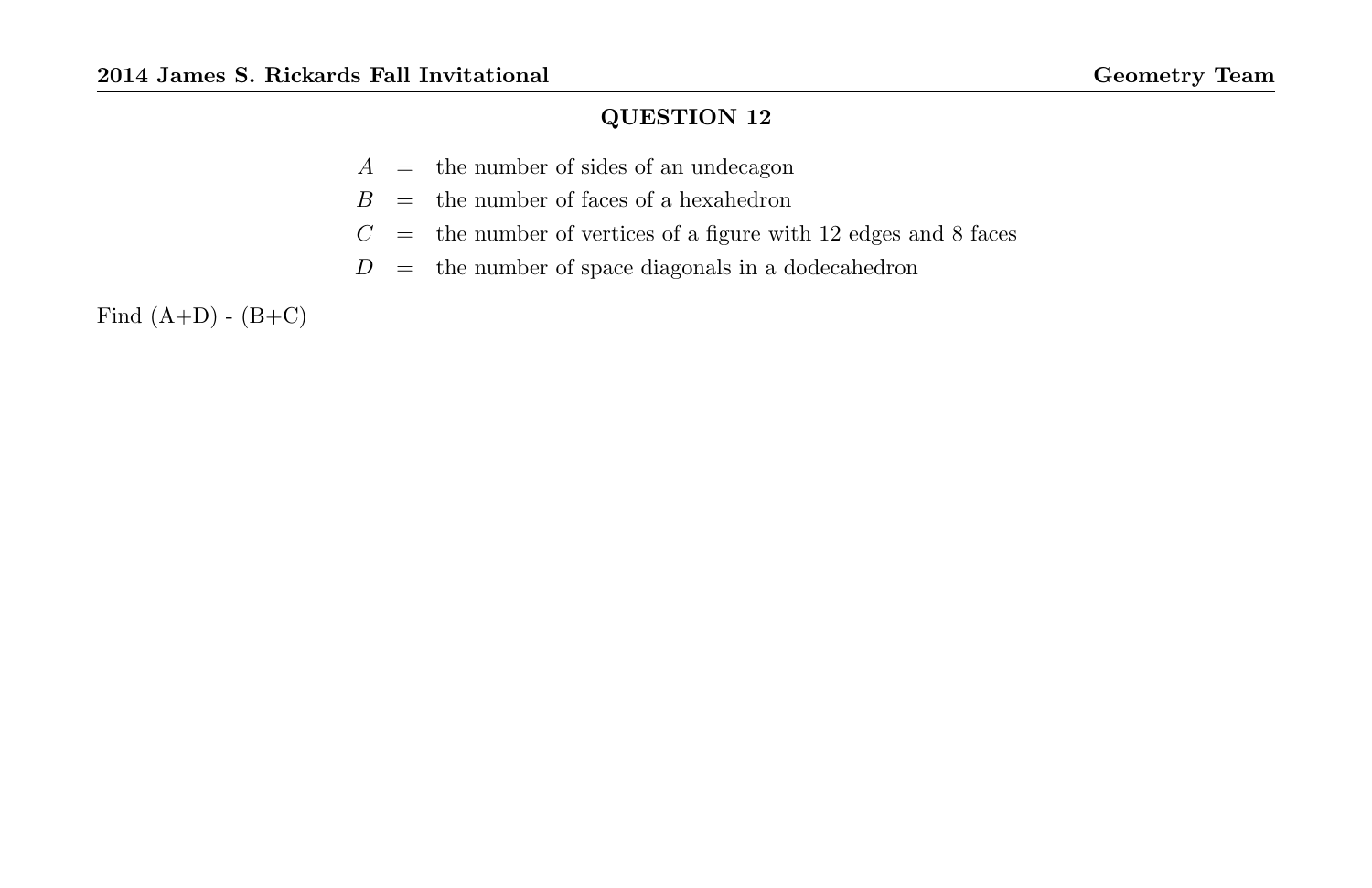| $\overline{A}$ | $\sin 60^\circ$  |
|----------------|------------------|
| B              | $\sin 30^\circ$  |
| C !            | $\cos{45^\circ}$ |
| $\prime$       | $\tan 60^\circ$  |

Find ABCD.